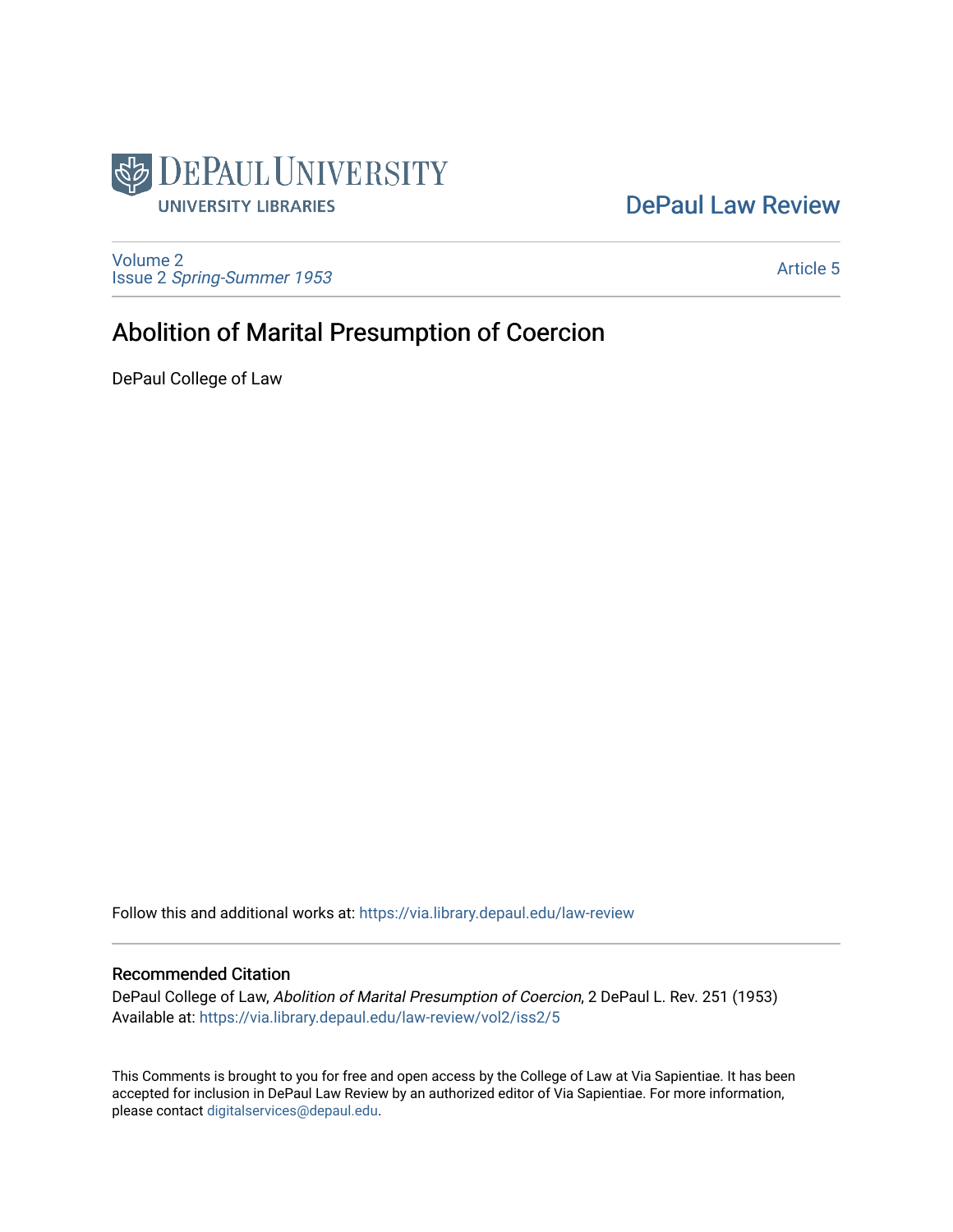### COMMENTS

#### ABOLITION OF MARITAL PRESUMPTION OF COERCION

At common law there existed a rebuttable presumption that a married woman committing certain crimes in the presence of her husband does so under his coercion, and thus she is completely absolved of any liability for the crime.' That such a presumption did in fact exist at common law, no one will dispute. Blackstone in his Commentaries states that the presumption existed for at least a thousand years at the time he delivered his lectures.<sup>2</sup>

As far back as 1929, the statement was made that "A married woman's status being what it is at the present time, the presumption should not and generally does not exist."<sup>3</sup> Subsequently, however, it was stated that. the majority rule still applies this presumption of coercion.<sup>4</sup> It may be of interest, therefore, to investigate the presumption as it exists in its present state.

The reasons for the existence of the presumption are not quite clear, and are very seldom stated by the modem decisions applying it. However, it is evident that the presumption must have had its foundation in the peculiar relation which existed between the husband and wife in the early days. At common law, the husband had almost absolute control over the person of his wife. She was in a condition of complete dependence; could not contract in her own name; was bound to obey;<sup>5</sup> she had no will and her legal existence was merged into that of her husband, so that they were termed and regarded as one in law, the husband being that one.

Today these conditions have changed, $6$  and even in the absence of

**171** A.L.R. 1111, 1118 (1931).

2 4 Blackstone Commentaries 29 (3rd ed., 1769): "The doctrine is at least a thousand years old in this kingdom, being found among the laws of King Ina, the West Saxon, and it appears that among the northern nations on the continent, this privilege extended to any woman transgressing in concert with a man, and to any servant that committed a joint offense with a freeman; the male or freeman only was punished, the female or slave dismissed."

**3** 8 R.C.L., Criminal Law **S** 16 (1929).

4 **71** A.L.R. 1111, 1118 (1931).

**5** See People v. Statley, 91 Calif. App. 2d 943, 206 P. 2d 76 (Super. Ct., App. Dept. 1949) where the court commented on the fact that in our society almost no bride promises to obey her husband.

6Even at a very early day courts of equity disregarded the fiction that husband and wife were one, and treated them as separate and distinct persons where it was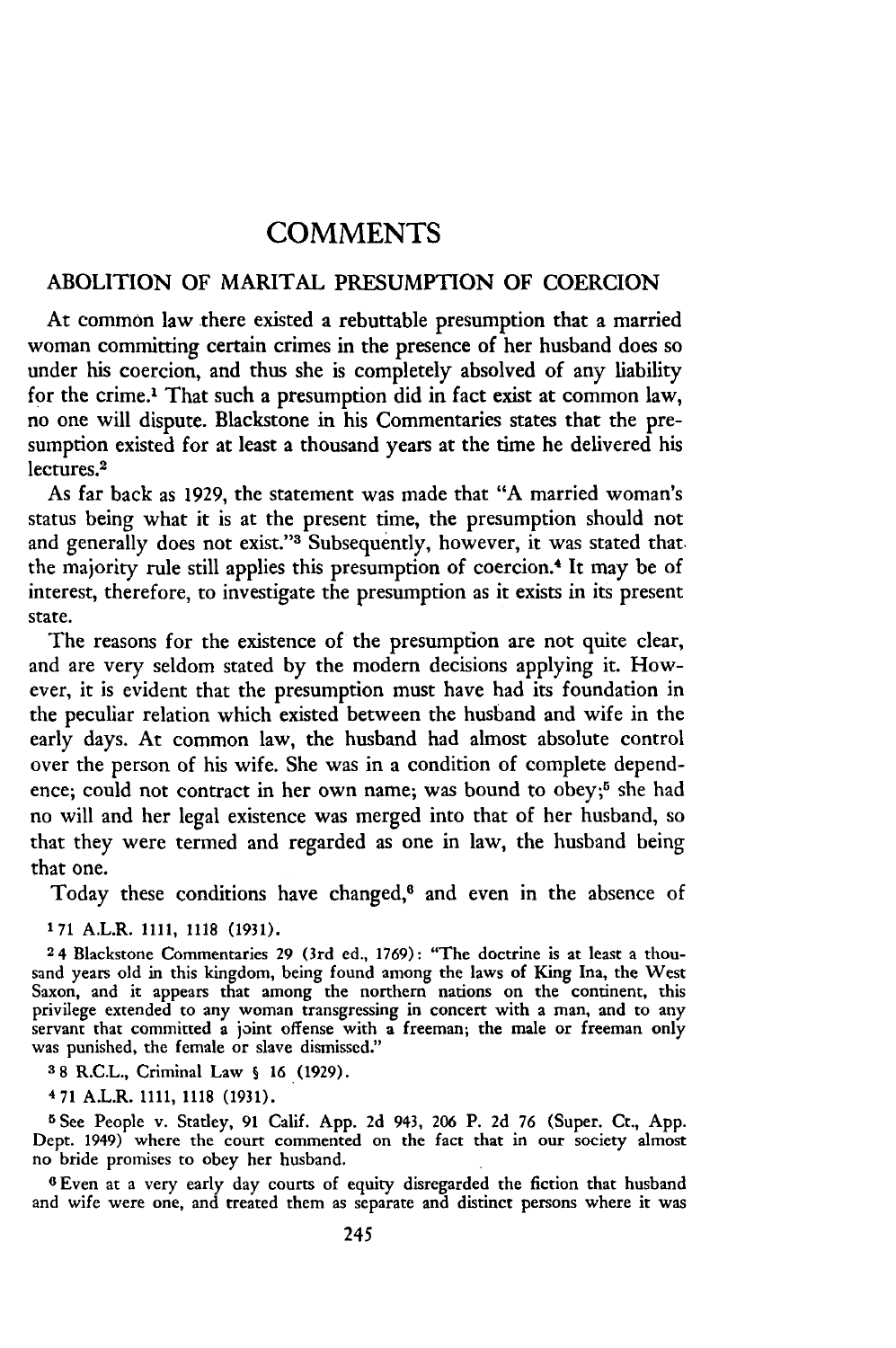statute, the wife is secure in her person and property and her separate identity has been established. For the most part, it is clear that the means through which the husband exercised control and dominion over the person and property of his wife no longer exist. It would seem then that the one-person idea of the marriage relation as expounded by the common law authorities should no longer be made the touchstone of the married women's liabilities.

The courts of Missouri are among the most persistent in maintaining the presumption of coercion. In *State v. Henderson,7* a husband was convicted in the lower court of felonious assault with a deadly weapon, with malice aforethought and an intent to kill. The husband and his wife were jointly charged, but at the close of all the evidence the trial court directed a verdict for the wife on the legal presumption that she acted under the influence and coercion of her husband, and submitted the case against the husband alone, the jury finding him guilty. The Supreme Court of Missouri affirmed, stating that it was clear that the husband and wife were acting together in committing the assault, and that he was the instigator and leader of it. The court concluded that there is no doubt that he can be charged with her acts.<sup>8</sup>

The court gave no discussion as to the reasoning of the presumption, or its application to the facts of the particular case. In fact, it is especially difficult to see how the court could apply the presumption under the immediate factual circumstances. The evidence disclosed that while the husband was beating and stomping on the prostrate victim, the wife of her own volition proceeded to beat him with a broom stick.9 There is no indication that her actions were in response to a call from her husband.

However, a very recent Missouri decision reveals that perhaps a leak has sprung even in the very adamant Missouri courts.<sup>10</sup> A married woman was being prosecuted for exhibiting a dangerous and deadly weapon in a rude, angry and threatening manner. She was in the presence of her husband at the time and twice, in response to a demand that she take the gun

1oState v. Ready, 251 S.W. 2d **680** (Mo., 1952).

necessary to protect the rights of the wife; Elliott v. Waring, 5 T.B. Mon. 338 (Ky., 1927); Windrinner v. Weisiger, 3 T.B. Mon. 32 (Ky., 1925).

**<sup>7356</sup>** Mo. **1072,** 204 S.W. 2d **774** (1947).

**<sup>8</sup>** In support of its contentions, the court cited: State v. Patton, 347 **Mo.** 303, 147 S.W. 2d 467 (1941); State v. Murray, **316** Mo. 31, 292 S.W. 434 (1926); State v. Miller, **162** Mo. 252, **62** S.W. 692 (1901).

**<sup>9</sup> In** State v. Hesselmeyer, 343 Mo. 797, 123 S.W. 2d 90 (1938) which involved a prosecution of a husband and wife for maintaining a disorderly house, the court was discussing the different evidence as to why the wife should not be found guilty and made a one line declaration which seemed to be a mere afterthought: "Furthermore we have the presumption, be it weak or strong, that the wife acted under the coercion of the husband."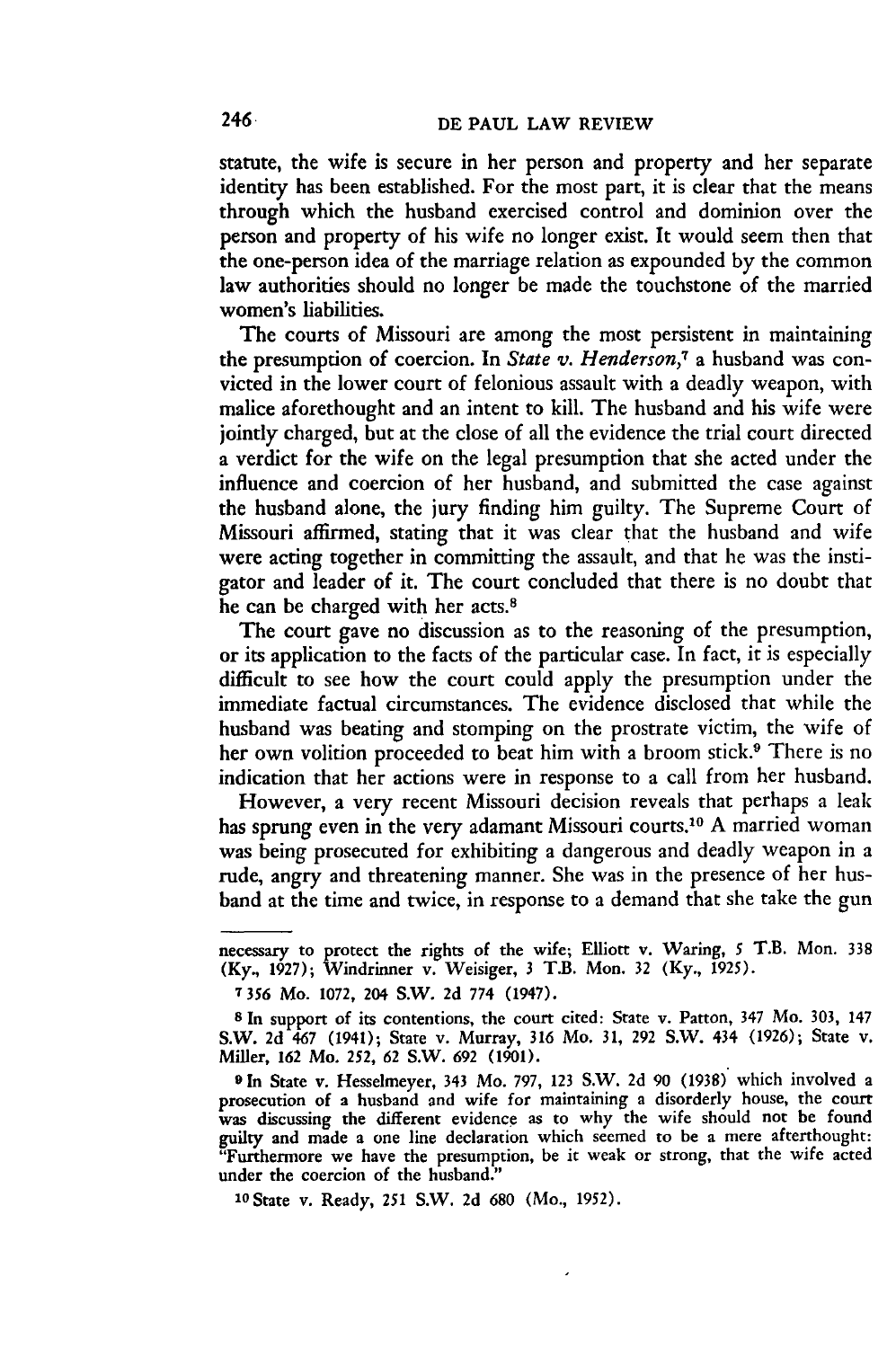off the prosecuting witness, her husband replied "she is only doing what **I** tell her to do."

In spite of these statements, which seem to have made the case a much stronger one for the application of the presumption of coercion than the preceding *Henderson* case, the court stated that the presumption is prima facie only and is rebuttable **by** evidence that the married woman acted independently of her husband's control. Such an application of the presumption would have seemed much more appropriate in the *Henderson* case. **A** further reading of the decisions in this state gives the impression that the presumption of coercion becomes increasingly weak or strong depending on the conclusion which has prior thereto been reached **by** the court as to the guilt or innocence of the accused married woman.<sup>11</sup> It is just such situations that lead one to conclude that it would be much better to abolish the presumption completely and treat the question of actual coercion as one of fact for the jury. To use the presumption as a means of justifying a conclusion, only serves to confuse the real issue of whether or not there was actual coercion of the married woman.

Other states, surprisingly enough, have seen fit to embody this common law doctrine within their statutes. Thus, Oklahoma has a statute with reference to the subjection inferred from coverture.<sup>12</sup> The statute requires that before the inference of coercion shall arise, the act must have been committed in the presence and with the assent of the husband. To some extent the effectiveness of the statute is weakened **by** the fact that eighteen crimes are excepted from the application of the **statute.13** Yet the Oklahoma decisions disclose that the courts do place much reliance on the inference created **by** the statute as a basis of exempting the wife from liability.<sup>14</sup>

Decisions of still other states, although not as recent, have not been overruled, and thus the presumption of coercion arising from coverture apparently remains in these states.<sup>15</sup> Thus the Supreme Judicial Court of

**11 Authorities cited note 8 supra.**

**12 Okl.** Stat. **(1951)** Title **21, §§ 157,** 159.

**13 The exceptions are generally inclusive of those existing at common law: treason, murder, manslaughter, maiming, attempt to kill, rape, abduction, abortion either upon herself or upon another female, concealing the death of an infant** whether her own or that of another, fradulently producing a false child whether **as her own or that of another, bigamy, incest, the crime against nature, indecent exposure, obscene exhibition of books and prints, keeping a bawdy or other disorderly house.**

14 O'Donnell v. State, **73** Okla. Cr. **1, 117** P. **2d 139** (1941); Sentell v. State, **61** Okla. Cr. **229, 67** P. **2d** 466 **(1937);** Davis v. State, 53 Okla. Cr. 85, **7** P. **2d 911 (1932);** Zammer v. State, **51** Okla. Cr. **125, 300** P. **325 (1931).**

**15State v. Asper,** 35 **N.M. 203, 292** Pac. **225 (1930);** Tomasello v. State, **91 Ind. App. 670, 173 N.E.** *235* **(1930);** State v. Veeden, 164 La. 714, 114 So. 604 **(1927);** Com. v. Helfman, **258** Mass. 410, *155* **N.E.** 448 **(1927);** State v. Bums, **133 S.C. 238,**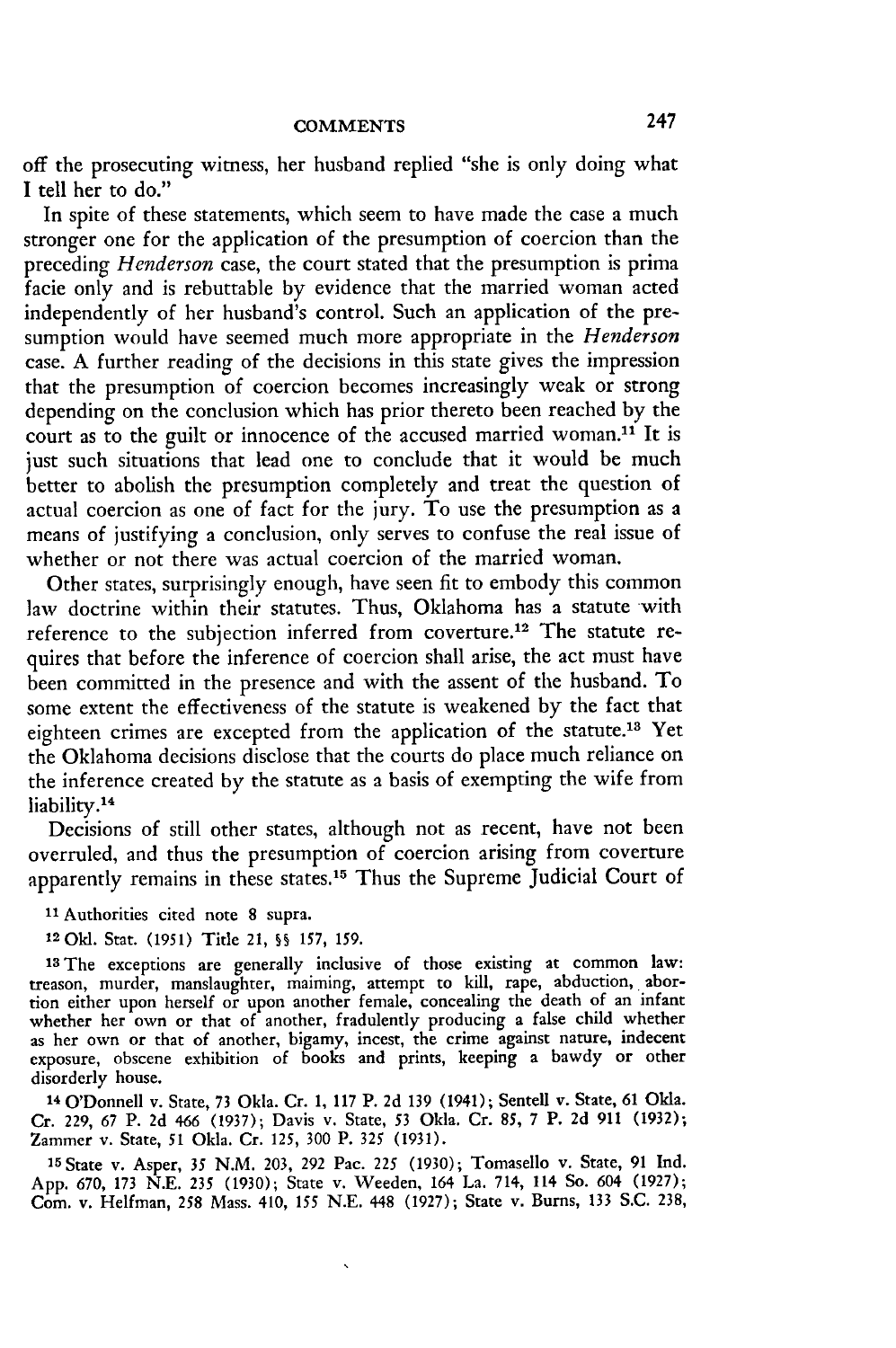Massachusetts in one such decision clearly intimated its dissatisfaction with the presumption and yet concluded: "But no law has abolished the presumption and it still exists for what it is worth in the light of the facts of each case."16

The courts of Kentucky have not accepted this hands-tied attitude of the Massachusetts court. They are not in acquiescence with the view that it is only the legislature that can do away with this common law presumption by means of a direct statute abolishing the presumption. Thus in the noted case of *King v. City of Owensboro,17* the court stated frankly that there is no longer such a presumption. The court reasoned that since the wife is today secure in her person and property and her separate identity has been established, the means through which the husband exercised control and dominion over the person and property of his wife no longer exist. It was concluded that since the wife had sought and obtained these new rights and privileges which have placed her upon a plane of equality with her husband, she must accept the corresponding obligations and responsibilities which these rights and privileges entail, and can no longer take shelter under the supposed dominion of her husband.<sup>18</sup>

The conclusions of the court appear to be entirely sound. Today with the progress of civilization and the changes by wise, modern legislation, such as the Married Women's Acts, of the relation between husband and wife as to the right of property and personal control by the husband, it seems absurd to regard the wife as a mere machine, made to labor and to act as the husband directs.<sup>19</sup>

In a much cited Iowa decision, a married woman was being prosecuted for receiving and aiding in concealing stolen goods and property.<sup>20</sup> The Iowa court, overruling a prior decision to the effect that the presumption of coercion still exists,<sup>21</sup> stated succinctly that a wife who commits a crime in the presence of her husband will not be presumed to have acted

**1** 187 Ky. 21, 218 S.W. 297 (1920).

**Is** See also Bevins v. Commonwealth, 204 Ky. 444, 264 S.V. 1063 (1924); Lane v. Bryant, 100 Ky. 138, 37 S.W. 584 (1896).

**<sup>19</sup>**This is the view taken by the Supreme Court of Tennessee in the case of Morton v. State, 141 Tenn. 357, 209 S.W. 644 (1919), where it was held that the supposed duress of a woman by reason of marriage which relieves her of liability for crimes committed in the presence of her husband, depends upon her disability by virtue of the marriage and is destroyed by statutes emancipating her from disability. <sup>20</sup> State v. Renslow, 211 Iowa 642, **230** N.W. 316 **(1930).**

21 State v. Stoner, **189** Iowa 304, **179** N.W. **867 (1920).**

<sup>130</sup> S.E. 641 (1926); State v. MeDonie, 96 W.Va. 219, 123 S.E. 405 (1924); Mosley v. State, 19 Ala. App. 335, 97 So. 247 (1923); Brown v. Com., **135** Va. 480, **115** S.E. *542* (1923).

<sup>16</sup>Com. v. Helfman, **258** Mass. 410, **155** N.E. 448 (1927).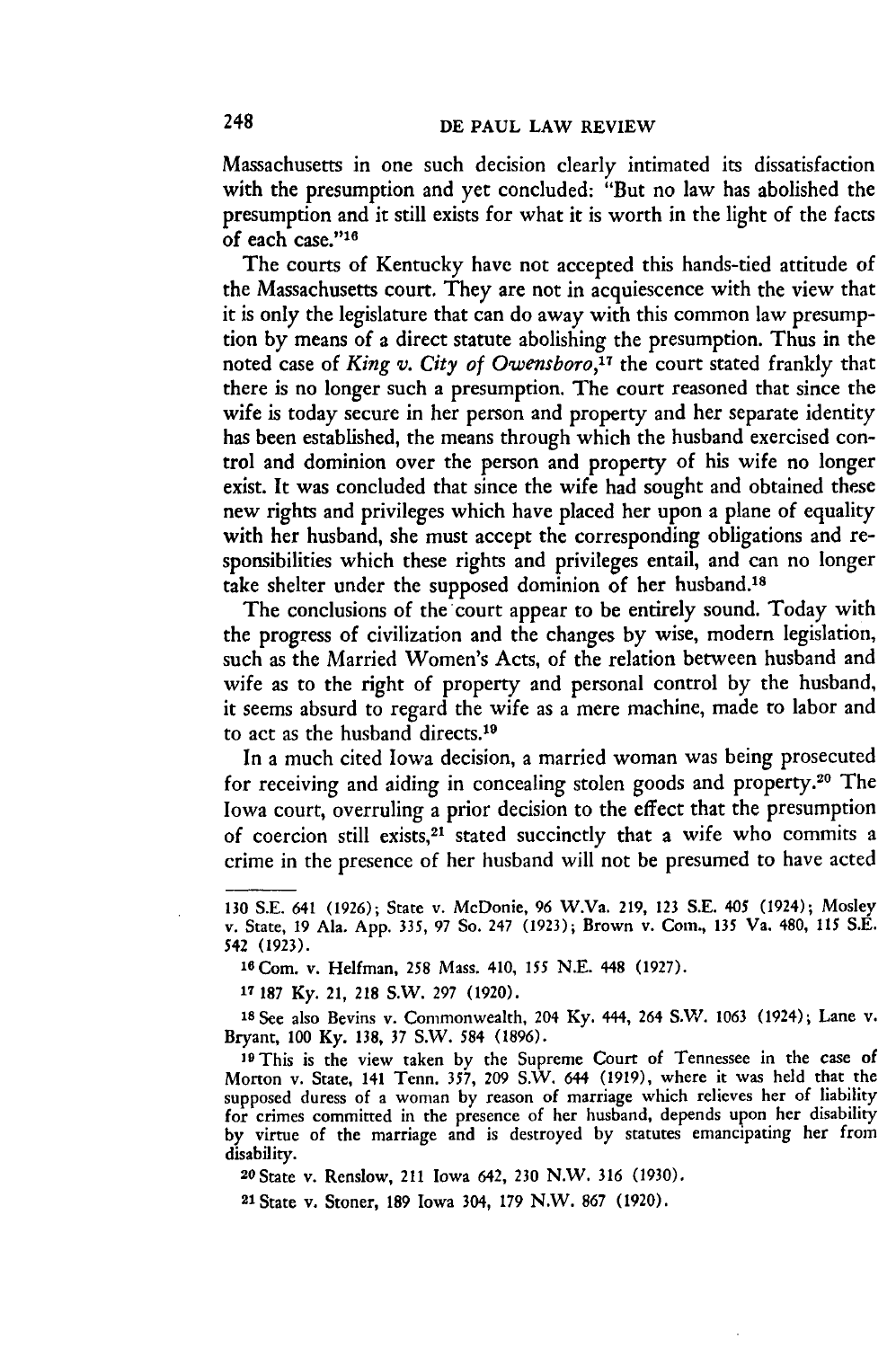under his coercion in a state in which practically all the disabilities of coverture are removed and the woman stands in the eyes of the law with practically all the rights, duties and privileges of a *ferne sole.* No quarrel can be taken with the court's conclusions.

Granted that it is the marital duty of both spouses to lend the use of their property to the support and maintenance of their children, the fact remains that today the control and use of the wife's property by her is independent of the husband, and neither her person nor her property are prima facie subject to his control. The presumption of coercion arising from coverture leaned heavily on the familiar doctrine that the legal existence of the wife is merged in that of her husband. This unity of person has been destroyed. To say that it still exists even after the passage of the Married Women's Acts would be opposed to the plain legislative intent, and would result in enforcing a doctrine that has neither wisdom nor justice in it.<sup>22.</sup>

In a recent California decision,<sup>23</sup> the court described the presumption of coercion arising from coverture as an ancient presumption which had lost its reason and must be confined to a museum. The situation presented in the case readily discloses how absurd the attempted application of the doctrine may become. A married woman, who was operating a motor vehicle, neglected to make boulevard stops, failed to signal before she turned, and committed other traffic violations. She was accompanied **by** her husband at the time, and in reliance on this fact she asserted in defense the marital presumption of coercion. The court stated that it could not square the ancient presumption with the facts of modem life. It was concluded that in our society where almost no bride promises to obey her husband, and where it is not accepted as the usual that a wife does what her husband wishes **by** way of yielding obedience to a dominant will, the basis for the presumption has disappeared.

In contrasting this with the common law notion of the husband's absolute control of the wife's person, there naturally follows the conclusion that where the reason for a rule of the common law, which is the spirit and soul of that law, fails, the rule itself fails. It is a well-settled rule that the law varies with the reasons on which it is founded. This is expressed **by** the maxim *Cessante ratione, cessat ipsa lex.24* No law can survive the reasons on which it is founded. It needs no statute to change it as was **sug**gested by the Massachusetts court.25 It abrogates itself.

**22** Authorities cited note **18** supra.

**23** People v. Statley, **91** Calif. App. **2d** 943, **206** P. **2d 76** (Super. Ct., App. Dept., 1949).

**<sup>24</sup>**Banfield v. Addington, 104 Fla. 661, 140 So. 893 (1932); Beardsley v. City of Hartford, 50 Conn. **529** (1883).

**25** Note 16 supra.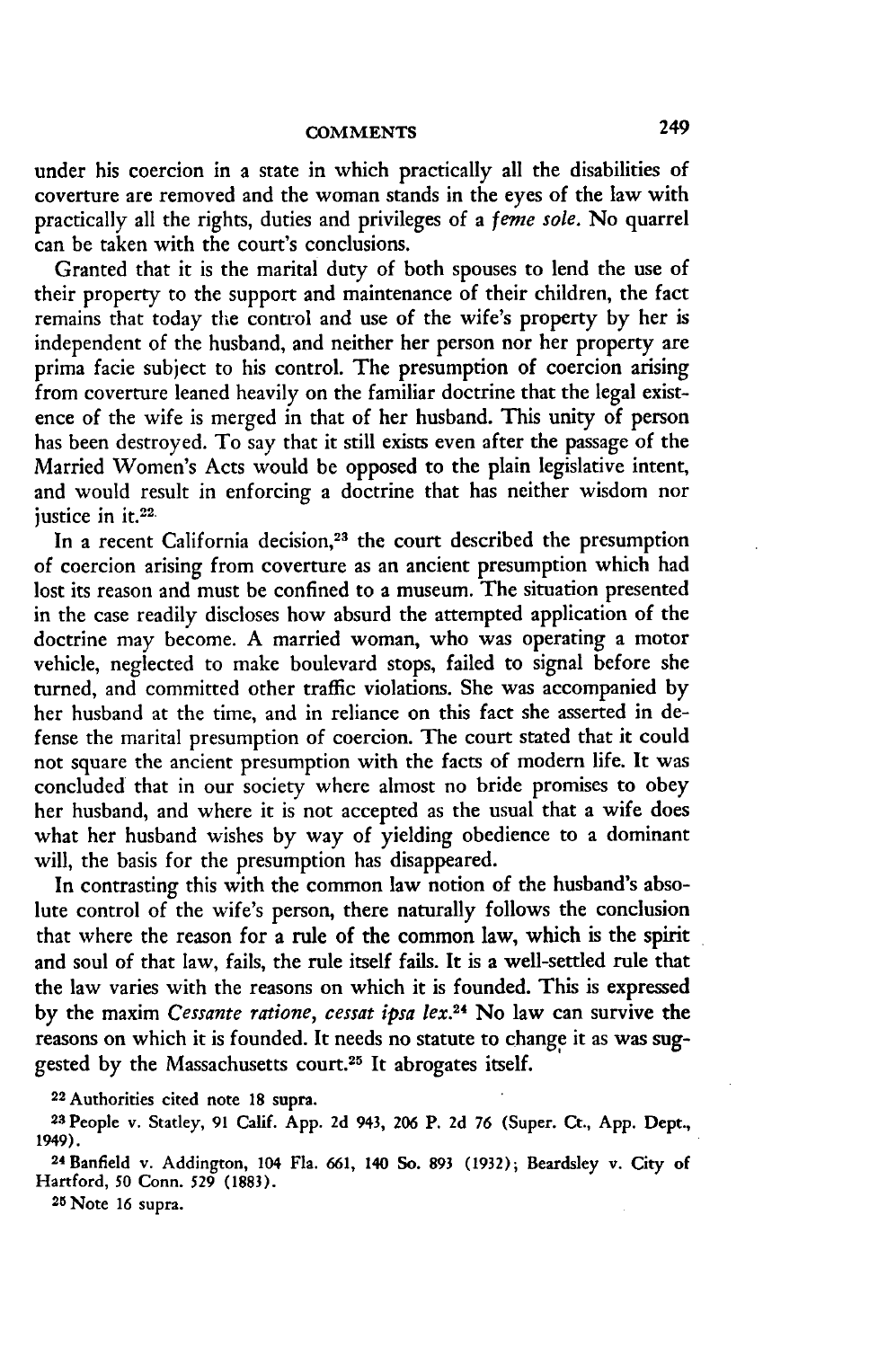It is quite clear also that the doctrine of presumption of coercion of married women does not apply to offenses against the United States. It is reasoned that since the common law is no part of the Federal law, this common law rule has no application to crimes committed against the United States.

In England, the rebuttable presumption, that criminal acts committed by a wife in her husband's presence are committed under his coercion, was clearly abolished by statute.<sup>27</sup> The Illinois statute in point is not quite so clear.<sup>28</sup> Although the Illinois statute does not directly state that it is abrogating the common law presumption, it seems to contemplate that *actual* coercion by the husband must be shown from all the surrounding facts and circumstances of the case, and it is only in the event of showing such *actual* coercion that the husband shall be prosecuted as principal.<sup>29</sup>

The New York statute in point leaves no doubt as to the intention of the legislature:

It is not a defense to a married woman charged with crime, that the alleged criminal act was committed by her in the presence of her husband.<sup>30</sup>

The statute has been interpreted as definitely abrogating the presumption.<sup>31</sup>

It must be concluded then that this common law antique still remains a part of the law of our country, even though its reason and basis has long since vanished. Although it must be conceded that it exists today in a much weakened state, yet its mere existence can only serve as a means of confusion. The reign of the thousand year old presumption should come to an end. A presumption which has lost its reason has no

**<sup>26</sup>**United States v. Swierzbenski, 18 F. 2d *685* (W.D. N.Y., 1927); United States v. Hinson, 3 F. 2d 200 (S.D. Fla, 1925).

**<sup>27</sup>**Criminal Justice Act of England (1925) **§** 47.

28111. Rev. Stat. (1951) c. 38, **S** 596: "A married woman acting under the threats, command or coercion of her husband, shall not be found guilty of any crime or misdemeanor not punishable with death: Provided it appears from all the facts and circumstances of the case, that violent threats, command, or coercion were used; and in such case the husband shall be prosecuted as principal, and receive the punishment which would otherwise have been inflicted on the wife if she had been found guilty."

**<sup>29</sup>**The next section of the Illinois act deals generally with crimes committed under compulsion, and seems to definitely require that actual compulsion or coercion must be shown. "A person committing a crime or misdemeanor not punishable with death, under threats or menaces which sufficiently show that his life or member was in danger, or that he had reasonable cause to believe and did believe, that his life or member was in danger, shall not be found guilty; and such threats and menaces being proved and established, the person compelling by such threats or menaces the commission of the offense, shall be considered as principal, and suffer the same punishment as if had perpetrated the offense."

**<sup>30</sup>**Consolidated Laws of New York Annotated (1944) Penal Law, Art. 100, **§** 1092. **31** United States v. Swierzbenski, 18 F. 2d 685 (W.D. N.Y., 1927).